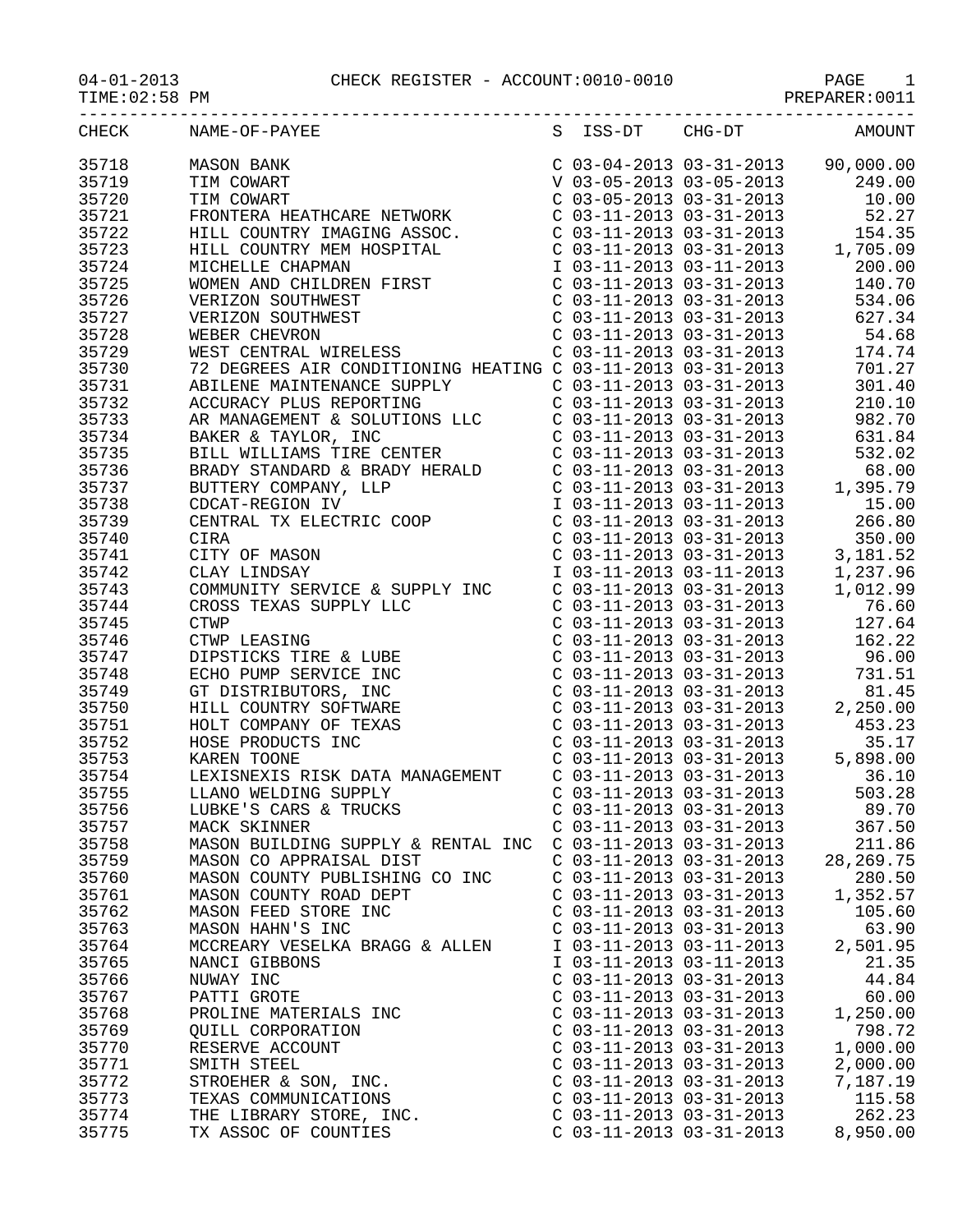04-01-2013 CHECK REGISTER - ACCOUNT:0010-0010 PAGE 2

| CHECK<br>S ISS-DT CHG-DT AMOUNT<br>NAME-OF-PAYEE<br>$\begin{tabular}{lllllllllll} $\text{C}$& 03-11-2013 & 03-31-2013 & 275.00 \\ $\text{C}$& 03-11-2013 & 03-31-2013 & 1,547.33 \\ $\text{C}$& 03-11-2013 & 03-31-2013 & 195.04 \\ $\text{C}$& 03-11-2013 & 03-31-2013 & 193.42 \\ $\text{C}$& 03-11-2013 & 03-31-2013 & 78.61 \\ $\text{C}$& 03-11-201$<br>TX DIST & CO ATTORNEYS ASSOC<br>TYLER BOBINMYER<br>VERIZON<br>VERIZON SOUTHWEST<br>WALMART COMMUNITY/GEMB<br>WATSON AUTO PARTS INC<br>WEST CENTRAL WIRELESS<br>WILSON CULVERTS, INC<br>ZESCH & PICKETT<br>CAROL TUCKER<br>MASON COUNTY TITLE COMPANY<br>PAYROLL<br>35776<br>35777<br>35778<br>35779<br>35780<br>35781<br>35782<br>35783<br>35784<br>35785<br>35786<br>35787<br>35788<br>35789<br>35790<br>35791<br>35792<br>35793<br>35794<br>35795<br>35796<br>35797<br>35798<br>35799<br>35800<br>35801<br>35802<br>35803<br>35804<br>CENTURYLINK QCC<br>CIRA<br>EXXONMOBILE<br>GEISTWEIDT & WHITWORTH, P.C.<br>HALI-BRITE, INC<br>HI-LINE<br>35805<br>I 03-25-2013 03-25-2013 350.00<br>120.68 120.68 120.68<br>1 03-25-2013 03-25-2013<br>1 03-25-2013 03-25-2013<br>1 03-25-2013 03-25-2013<br>1 03-25-2013 03-25-2013<br>1 03-25-2013 03-25-2013<br>1 03-25-2013<br>225.35<br>HI-LINE<br>HILL COUNTRY MEM HOSPITAL<br>HOLT COMPANY OF TEXAS<br>HOSE PRODUCTS INC<br>INTERSTATE ALL BATTERY CENTER<br>I 03-25-2013 03-25-2013<br>362.00<br>105.00<br>I 03-25-2013 03-25-2013<br>35814<br>LEXIS NEXIS<br>LOWE'S PAY AND SAVE INC<br>I 03-25-2013 03-25-2013<br>324.87<br>$C$ 03-25-2013 03-31-2013<br>1,174.08<br>LUCIO MORA<br>I 03-25-2013 03-25-2013<br>1,624.00<br>M. PATRICK MAGUIRE<br>I 03-25-2013 03-25-2013<br>MASON BUILDING SUPPLY & RENTAL INC<br>10.32<br>35819<br>$C$ 03-25-2013 03-31-2013<br>66.00<br>MASON COUNTY PUBLISHING CO INC<br>35820<br>I 03-25-2013 03-25-2013<br>377.21<br>MASON SHORT STOP<br>35821<br>MATTSON L SCHMIDT<br>I 03-25-2013 03-25-2013<br>1,000.00<br>20.00<br>35822<br>I 03-25-2013 03-25-2013<br>MCCREARY VESELKA BRAGG & ALLEN<br>36.95<br>35823<br>I 03-25-2013 03-25-2013<br>NANCY SCHOLIBO<br>35824<br>I 03-25-2013 03-25-2013<br>199.97<br>OVERDRIVE INC<br>35825<br>$C$ 03-25-2013 03-31-2013<br>180.00<br>PAM BEAM<br>35826<br>I 03-25-2013 03-25-2013<br>PARTS PLUS<br>7.00<br>162.24<br>35827<br>I 03-25-2013 03-25-2013<br>PITNEY BOWES<br>35828<br>46,779.00<br>PREMIER METALWERKS<br>I 03-25-2013 03-25-2013<br>QUALITY OVERHEAD DOOR LLC<br>35829<br>I 03-25-2013 03-25-2013<br>175.00<br>35830<br>QUILL CORPORATION<br>I 03-25-2013 03-25-2013<br>282.64<br>35831<br>SHELL FLEET PLUS<br>I 03-25-2013 03-25-2013<br>407.25<br>35832<br>I 03-25-2013 03-25-2013<br>93.43<br>SMITH MUNICIPAL SUPPLIES<br>35833<br>I 03-25-2013 03-25-2013<br>263.55<br>VERIZON SOUTHWEST |       |  |  |  |
|--------------------------------------------------------------------------------------------------------------------------------------------------------------------------------------------------------------------------------------------------------------------------------------------------------------------------------------------------------------------------------------------------------------------------------------------------------------------------------------------------------------------------------------------------------------------------------------------------------------------------------------------------------------------------------------------------------------------------------------------------------------------------------------------------------------------------------------------------------------------------------------------------------------------------------------------------------------------------------------------------------------------------------------------------------------------------------------------------------------------------------------------------------------------------------------------------------------------------------------------------------------------------------------------------------------------------------------------------------------------------------------------------------------------------------------------------------------------------------------------------------------------------------------------------------------------------------------------------------------------------------------------------------------------------------------------------------------------------------------------------------------------------------------------------------------------------------------------------------------------------------------------------------------------------------------------------------------------------------------------------------------------------------------------------------------------------------------------------------------------------------------------------------------------------------------------------------------------------------------------------------------------------------------------------------------------------------------------------------------------------------------------------------------------------------------------------------------------------------------------------------------------------------------------------------------------------------------------------------------------------------------------------------------------------------------------------------------------------------------------------------------------------------------------------|-------|--|--|--|
|                                                                                                                                                                                                                                                                                                                                                                                                                                                                                                                                                                                                                                                                                                                                                                                                                                                                                                                                                                                                                                                                                                                                                                                                                                                                                                                                                                                                                                                                                                                                                                                                                                                                                                                                                                                                                                                                                                                                                                                                                                                                                                                                                                                                                                                                                                                                                                                                                                                                                                                                                                                                                                                                                                                                                                                                  |       |  |  |  |
|                                                                                                                                                                                                                                                                                                                                                                                                                                                                                                                                                                                                                                                                                                                                                                                                                                                                                                                                                                                                                                                                                                                                                                                                                                                                                                                                                                                                                                                                                                                                                                                                                                                                                                                                                                                                                                                                                                                                                                                                                                                                                                                                                                                                                                                                                                                                                                                                                                                                                                                                                                                                                                                                                                                                                                                                  |       |  |  |  |
|                                                                                                                                                                                                                                                                                                                                                                                                                                                                                                                                                                                                                                                                                                                                                                                                                                                                                                                                                                                                                                                                                                                                                                                                                                                                                                                                                                                                                                                                                                                                                                                                                                                                                                                                                                                                                                                                                                                                                                                                                                                                                                                                                                                                                                                                                                                                                                                                                                                                                                                                                                                                                                                                                                                                                                                                  |       |  |  |  |
|                                                                                                                                                                                                                                                                                                                                                                                                                                                                                                                                                                                                                                                                                                                                                                                                                                                                                                                                                                                                                                                                                                                                                                                                                                                                                                                                                                                                                                                                                                                                                                                                                                                                                                                                                                                                                                                                                                                                                                                                                                                                                                                                                                                                                                                                                                                                                                                                                                                                                                                                                                                                                                                                                                                                                                                                  |       |  |  |  |
|                                                                                                                                                                                                                                                                                                                                                                                                                                                                                                                                                                                                                                                                                                                                                                                                                                                                                                                                                                                                                                                                                                                                                                                                                                                                                                                                                                                                                                                                                                                                                                                                                                                                                                                                                                                                                                                                                                                                                                                                                                                                                                                                                                                                                                                                                                                                                                                                                                                                                                                                                                                                                                                                                                                                                                                                  |       |  |  |  |
|                                                                                                                                                                                                                                                                                                                                                                                                                                                                                                                                                                                                                                                                                                                                                                                                                                                                                                                                                                                                                                                                                                                                                                                                                                                                                                                                                                                                                                                                                                                                                                                                                                                                                                                                                                                                                                                                                                                                                                                                                                                                                                                                                                                                                                                                                                                                                                                                                                                                                                                                                                                                                                                                                                                                                                                                  |       |  |  |  |
|                                                                                                                                                                                                                                                                                                                                                                                                                                                                                                                                                                                                                                                                                                                                                                                                                                                                                                                                                                                                                                                                                                                                                                                                                                                                                                                                                                                                                                                                                                                                                                                                                                                                                                                                                                                                                                                                                                                                                                                                                                                                                                                                                                                                                                                                                                                                                                                                                                                                                                                                                                                                                                                                                                                                                                                                  |       |  |  |  |
|                                                                                                                                                                                                                                                                                                                                                                                                                                                                                                                                                                                                                                                                                                                                                                                                                                                                                                                                                                                                                                                                                                                                                                                                                                                                                                                                                                                                                                                                                                                                                                                                                                                                                                                                                                                                                                                                                                                                                                                                                                                                                                                                                                                                                                                                                                                                                                                                                                                                                                                                                                                                                                                                                                                                                                                                  |       |  |  |  |
|                                                                                                                                                                                                                                                                                                                                                                                                                                                                                                                                                                                                                                                                                                                                                                                                                                                                                                                                                                                                                                                                                                                                                                                                                                                                                                                                                                                                                                                                                                                                                                                                                                                                                                                                                                                                                                                                                                                                                                                                                                                                                                                                                                                                                                                                                                                                                                                                                                                                                                                                                                                                                                                                                                                                                                                                  |       |  |  |  |
|                                                                                                                                                                                                                                                                                                                                                                                                                                                                                                                                                                                                                                                                                                                                                                                                                                                                                                                                                                                                                                                                                                                                                                                                                                                                                                                                                                                                                                                                                                                                                                                                                                                                                                                                                                                                                                                                                                                                                                                                                                                                                                                                                                                                                                                                                                                                                                                                                                                                                                                                                                                                                                                                                                                                                                                                  |       |  |  |  |
|                                                                                                                                                                                                                                                                                                                                                                                                                                                                                                                                                                                                                                                                                                                                                                                                                                                                                                                                                                                                                                                                                                                                                                                                                                                                                                                                                                                                                                                                                                                                                                                                                                                                                                                                                                                                                                                                                                                                                                                                                                                                                                                                                                                                                                                                                                                                                                                                                                                                                                                                                                                                                                                                                                                                                                                                  |       |  |  |  |
|                                                                                                                                                                                                                                                                                                                                                                                                                                                                                                                                                                                                                                                                                                                                                                                                                                                                                                                                                                                                                                                                                                                                                                                                                                                                                                                                                                                                                                                                                                                                                                                                                                                                                                                                                                                                                                                                                                                                                                                                                                                                                                                                                                                                                                                                                                                                                                                                                                                                                                                                                                                                                                                                                                                                                                                                  |       |  |  |  |
|                                                                                                                                                                                                                                                                                                                                                                                                                                                                                                                                                                                                                                                                                                                                                                                                                                                                                                                                                                                                                                                                                                                                                                                                                                                                                                                                                                                                                                                                                                                                                                                                                                                                                                                                                                                                                                                                                                                                                                                                                                                                                                                                                                                                                                                                                                                                                                                                                                                                                                                                                                                                                                                                                                                                                                                                  |       |  |  |  |
|                                                                                                                                                                                                                                                                                                                                                                                                                                                                                                                                                                                                                                                                                                                                                                                                                                                                                                                                                                                                                                                                                                                                                                                                                                                                                                                                                                                                                                                                                                                                                                                                                                                                                                                                                                                                                                                                                                                                                                                                                                                                                                                                                                                                                                                                                                                                                                                                                                                                                                                                                                                                                                                                                                                                                                                                  |       |  |  |  |
|                                                                                                                                                                                                                                                                                                                                                                                                                                                                                                                                                                                                                                                                                                                                                                                                                                                                                                                                                                                                                                                                                                                                                                                                                                                                                                                                                                                                                                                                                                                                                                                                                                                                                                                                                                                                                                                                                                                                                                                                                                                                                                                                                                                                                                                                                                                                                                                                                                                                                                                                                                                                                                                                                                                                                                                                  |       |  |  |  |
|                                                                                                                                                                                                                                                                                                                                                                                                                                                                                                                                                                                                                                                                                                                                                                                                                                                                                                                                                                                                                                                                                                                                                                                                                                                                                                                                                                                                                                                                                                                                                                                                                                                                                                                                                                                                                                                                                                                                                                                                                                                                                                                                                                                                                                                                                                                                                                                                                                                                                                                                                                                                                                                                                                                                                                                                  |       |  |  |  |
|                                                                                                                                                                                                                                                                                                                                                                                                                                                                                                                                                                                                                                                                                                                                                                                                                                                                                                                                                                                                                                                                                                                                                                                                                                                                                                                                                                                                                                                                                                                                                                                                                                                                                                                                                                                                                                                                                                                                                                                                                                                                                                                                                                                                                                                                                                                                                                                                                                                                                                                                                                                                                                                                                                                                                                                                  |       |  |  |  |
|                                                                                                                                                                                                                                                                                                                                                                                                                                                                                                                                                                                                                                                                                                                                                                                                                                                                                                                                                                                                                                                                                                                                                                                                                                                                                                                                                                                                                                                                                                                                                                                                                                                                                                                                                                                                                                                                                                                                                                                                                                                                                                                                                                                                                                                                                                                                                                                                                                                                                                                                                                                                                                                                                                                                                                                                  |       |  |  |  |
|                                                                                                                                                                                                                                                                                                                                                                                                                                                                                                                                                                                                                                                                                                                                                                                                                                                                                                                                                                                                                                                                                                                                                                                                                                                                                                                                                                                                                                                                                                                                                                                                                                                                                                                                                                                                                                                                                                                                                                                                                                                                                                                                                                                                                                                                                                                                                                                                                                                                                                                                                                                                                                                                                                                                                                                                  |       |  |  |  |
|                                                                                                                                                                                                                                                                                                                                                                                                                                                                                                                                                                                                                                                                                                                                                                                                                                                                                                                                                                                                                                                                                                                                                                                                                                                                                                                                                                                                                                                                                                                                                                                                                                                                                                                                                                                                                                                                                                                                                                                                                                                                                                                                                                                                                                                                                                                                                                                                                                                                                                                                                                                                                                                                                                                                                                                                  |       |  |  |  |
|                                                                                                                                                                                                                                                                                                                                                                                                                                                                                                                                                                                                                                                                                                                                                                                                                                                                                                                                                                                                                                                                                                                                                                                                                                                                                                                                                                                                                                                                                                                                                                                                                                                                                                                                                                                                                                                                                                                                                                                                                                                                                                                                                                                                                                                                                                                                                                                                                                                                                                                                                                                                                                                                                                                                                                                                  |       |  |  |  |
|                                                                                                                                                                                                                                                                                                                                                                                                                                                                                                                                                                                                                                                                                                                                                                                                                                                                                                                                                                                                                                                                                                                                                                                                                                                                                                                                                                                                                                                                                                                                                                                                                                                                                                                                                                                                                                                                                                                                                                                                                                                                                                                                                                                                                                                                                                                                                                                                                                                                                                                                                                                                                                                                                                                                                                                                  |       |  |  |  |
|                                                                                                                                                                                                                                                                                                                                                                                                                                                                                                                                                                                                                                                                                                                                                                                                                                                                                                                                                                                                                                                                                                                                                                                                                                                                                                                                                                                                                                                                                                                                                                                                                                                                                                                                                                                                                                                                                                                                                                                                                                                                                                                                                                                                                                                                                                                                                                                                                                                                                                                                                                                                                                                                                                                                                                                                  |       |  |  |  |
|                                                                                                                                                                                                                                                                                                                                                                                                                                                                                                                                                                                                                                                                                                                                                                                                                                                                                                                                                                                                                                                                                                                                                                                                                                                                                                                                                                                                                                                                                                                                                                                                                                                                                                                                                                                                                                                                                                                                                                                                                                                                                                                                                                                                                                                                                                                                                                                                                                                                                                                                                                                                                                                                                                                                                                                                  |       |  |  |  |
|                                                                                                                                                                                                                                                                                                                                                                                                                                                                                                                                                                                                                                                                                                                                                                                                                                                                                                                                                                                                                                                                                                                                                                                                                                                                                                                                                                                                                                                                                                                                                                                                                                                                                                                                                                                                                                                                                                                                                                                                                                                                                                                                                                                                                                                                                                                                                                                                                                                                                                                                                                                                                                                                                                                                                                                                  |       |  |  |  |
|                                                                                                                                                                                                                                                                                                                                                                                                                                                                                                                                                                                                                                                                                                                                                                                                                                                                                                                                                                                                                                                                                                                                                                                                                                                                                                                                                                                                                                                                                                                                                                                                                                                                                                                                                                                                                                                                                                                                                                                                                                                                                                                                                                                                                                                                                                                                                                                                                                                                                                                                                                                                                                                                                                                                                                                                  |       |  |  |  |
|                                                                                                                                                                                                                                                                                                                                                                                                                                                                                                                                                                                                                                                                                                                                                                                                                                                                                                                                                                                                                                                                                                                                                                                                                                                                                                                                                                                                                                                                                                                                                                                                                                                                                                                                                                                                                                                                                                                                                                                                                                                                                                                                                                                                                                                                                                                                                                                                                                                                                                                                                                                                                                                                                                                                                                                                  |       |  |  |  |
|                                                                                                                                                                                                                                                                                                                                                                                                                                                                                                                                                                                                                                                                                                                                                                                                                                                                                                                                                                                                                                                                                                                                                                                                                                                                                                                                                                                                                                                                                                                                                                                                                                                                                                                                                                                                                                                                                                                                                                                                                                                                                                                                                                                                                                                                                                                                                                                                                                                                                                                                                                                                                                                                                                                                                                                                  |       |  |  |  |
|                                                                                                                                                                                                                                                                                                                                                                                                                                                                                                                                                                                                                                                                                                                                                                                                                                                                                                                                                                                                                                                                                                                                                                                                                                                                                                                                                                                                                                                                                                                                                                                                                                                                                                                                                                                                                                                                                                                                                                                                                                                                                                                                                                                                                                                                                                                                                                                                                                                                                                                                                                                                                                                                                                                                                                                                  |       |  |  |  |
|                                                                                                                                                                                                                                                                                                                                                                                                                                                                                                                                                                                                                                                                                                                                                                                                                                                                                                                                                                                                                                                                                                                                                                                                                                                                                                                                                                                                                                                                                                                                                                                                                                                                                                                                                                                                                                                                                                                                                                                                                                                                                                                                                                                                                                                                                                                                                                                                                                                                                                                                                                                                                                                                                                                                                                                                  |       |  |  |  |
|                                                                                                                                                                                                                                                                                                                                                                                                                                                                                                                                                                                                                                                                                                                                                                                                                                                                                                                                                                                                                                                                                                                                                                                                                                                                                                                                                                                                                                                                                                                                                                                                                                                                                                                                                                                                                                                                                                                                                                                                                                                                                                                                                                                                                                                                                                                                                                                                                                                                                                                                                                                                                                                                                                                                                                                                  |       |  |  |  |
|                                                                                                                                                                                                                                                                                                                                                                                                                                                                                                                                                                                                                                                                                                                                                                                                                                                                                                                                                                                                                                                                                                                                                                                                                                                                                                                                                                                                                                                                                                                                                                                                                                                                                                                                                                                                                                                                                                                                                                                                                                                                                                                                                                                                                                                                                                                                                                                                                                                                                                                                                                                                                                                                                                                                                                                                  |       |  |  |  |
|                                                                                                                                                                                                                                                                                                                                                                                                                                                                                                                                                                                                                                                                                                                                                                                                                                                                                                                                                                                                                                                                                                                                                                                                                                                                                                                                                                                                                                                                                                                                                                                                                                                                                                                                                                                                                                                                                                                                                                                                                                                                                                                                                                                                                                                                                                                                                                                                                                                                                                                                                                                                                                                                                                                                                                                                  | 35806 |  |  |  |
|                                                                                                                                                                                                                                                                                                                                                                                                                                                                                                                                                                                                                                                                                                                                                                                                                                                                                                                                                                                                                                                                                                                                                                                                                                                                                                                                                                                                                                                                                                                                                                                                                                                                                                                                                                                                                                                                                                                                                                                                                                                                                                                                                                                                                                                                                                                                                                                                                                                                                                                                                                                                                                                                                                                                                                                                  | 35807 |  |  |  |
|                                                                                                                                                                                                                                                                                                                                                                                                                                                                                                                                                                                                                                                                                                                                                                                                                                                                                                                                                                                                                                                                                                                                                                                                                                                                                                                                                                                                                                                                                                                                                                                                                                                                                                                                                                                                                                                                                                                                                                                                                                                                                                                                                                                                                                                                                                                                                                                                                                                                                                                                                                                                                                                                                                                                                                                                  | 35808 |  |  |  |
|                                                                                                                                                                                                                                                                                                                                                                                                                                                                                                                                                                                                                                                                                                                                                                                                                                                                                                                                                                                                                                                                                                                                                                                                                                                                                                                                                                                                                                                                                                                                                                                                                                                                                                                                                                                                                                                                                                                                                                                                                                                                                                                                                                                                                                                                                                                                                                                                                                                                                                                                                                                                                                                                                                                                                                                                  | 35809 |  |  |  |
|                                                                                                                                                                                                                                                                                                                                                                                                                                                                                                                                                                                                                                                                                                                                                                                                                                                                                                                                                                                                                                                                                                                                                                                                                                                                                                                                                                                                                                                                                                                                                                                                                                                                                                                                                                                                                                                                                                                                                                                                                                                                                                                                                                                                                                                                                                                                                                                                                                                                                                                                                                                                                                                                                                                                                                                                  | 35810 |  |  |  |
|                                                                                                                                                                                                                                                                                                                                                                                                                                                                                                                                                                                                                                                                                                                                                                                                                                                                                                                                                                                                                                                                                                                                                                                                                                                                                                                                                                                                                                                                                                                                                                                                                                                                                                                                                                                                                                                                                                                                                                                                                                                                                                                                                                                                                                                                                                                                                                                                                                                                                                                                                                                                                                                                                                                                                                                                  | 35811 |  |  |  |
|                                                                                                                                                                                                                                                                                                                                                                                                                                                                                                                                                                                                                                                                                                                                                                                                                                                                                                                                                                                                                                                                                                                                                                                                                                                                                                                                                                                                                                                                                                                                                                                                                                                                                                                                                                                                                                                                                                                                                                                                                                                                                                                                                                                                                                                                                                                                                                                                                                                                                                                                                                                                                                                                                                                                                                                                  | 35812 |  |  |  |
|                                                                                                                                                                                                                                                                                                                                                                                                                                                                                                                                                                                                                                                                                                                                                                                                                                                                                                                                                                                                                                                                                                                                                                                                                                                                                                                                                                                                                                                                                                                                                                                                                                                                                                                                                                                                                                                                                                                                                                                                                                                                                                                                                                                                                                                                                                                                                                                                                                                                                                                                                                                                                                                                                                                                                                                                  | 35813 |  |  |  |
|                                                                                                                                                                                                                                                                                                                                                                                                                                                                                                                                                                                                                                                                                                                                                                                                                                                                                                                                                                                                                                                                                                                                                                                                                                                                                                                                                                                                                                                                                                                                                                                                                                                                                                                                                                                                                                                                                                                                                                                                                                                                                                                                                                                                                                                                                                                                                                                                                                                                                                                                                                                                                                                                                                                                                                                                  |       |  |  |  |
|                                                                                                                                                                                                                                                                                                                                                                                                                                                                                                                                                                                                                                                                                                                                                                                                                                                                                                                                                                                                                                                                                                                                                                                                                                                                                                                                                                                                                                                                                                                                                                                                                                                                                                                                                                                                                                                                                                                                                                                                                                                                                                                                                                                                                                                                                                                                                                                                                                                                                                                                                                                                                                                                                                                                                                                                  | 35815 |  |  |  |
|                                                                                                                                                                                                                                                                                                                                                                                                                                                                                                                                                                                                                                                                                                                                                                                                                                                                                                                                                                                                                                                                                                                                                                                                                                                                                                                                                                                                                                                                                                                                                                                                                                                                                                                                                                                                                                                                                                                                                                                                                                                                                                                                                                                                                                                                                                                                                                                                                                                                                                                                                                                                                                                                                                                                                                                                  | 35816 |  |  |  |
|                                                                                                                                                                                                                                                                                                                                                                                                                                                                                                                                                                                                                                                                                                                                                                                                                                                                                                                                                                                                                                                                                                                                                                                                                                                                                                                                                                                                                                                                                                                                                                                                                                                                                                                                                                                                                                                                                                                                                                                                                                                                                                                                                                                                                                                                                                                                                                                                                                                                                                                                                                                                                                                                                                                                                                                                  | 35817 |  |  |  |
|                                                                                                                                                                                                                                                                                                                                                                                                                                                                                                                                                                                                                                                                                                                                                                                                                                                                                                                                                                                                                                                                                                                                                                                                                                                                                                                                                                                                                                                                                                                                                                                                                                                                                                                                                                                                                                                                                                                                                                                                                                                                                                                                                                                                                                                                                                                                                                                                                                                                                                                                                                                                                                                                                                                                                                                                  | 35818 |  |  |  |
|                                                                                                                                                                                                                                                                                                                                                                                                                                                                                                                                                                                                                                                                                                                                                                                                                                                                                                                                                                                                                                                                                                                                                                                                                                                                                                                                                                                                                                                                                                                                                                                                                                                                                                                                                                                                                                                                                                                                                                                                                                                                                                                                                                                                                                                                                                                                                                                                                                                                                                                                                                                                                                                                                                                                                                                                  |       |  |  |  |
|                                                                                                                                                                                                                                                                                                                                                                                                                                                                                                                                                                                                                                                                                                                                                                                                                                                                                                                                                                                                                                                                                                                                                                                                                                                                                                                                                                                                                                                                                                                                                                                                                                                                                                                                                                                                                                                                                                                                                                                                                                                                                                                                                                                                                                                                                                                                                                                                                                                                                                                                                                                                                                                                                                                                                                                                  |       |  |  |  |
|                                                                                                                                                                                                                                                                                                                                                                                                                                                                                                                                                                                                                                                                                                                                                                                                                                                                                                                                                                                                                                                                                                                                                                                                                                                                                                                                                                                                                                                                                                                                                                                                                                                                                                                                                                                                                                                                                                                                                                                                                                                                                                                                                                                                                                                                                                                                                                                                                                                                                                                                                                                                                                                                                                                                                                                                  |       |  |  |  |
|                                                                                                                                                                                                                                                                                                                                                                                                                                                                                                                                                                                                                                                                                                                                                                                                                                                                                                                                                                                                                                                                                                                                                                                                                                                                                                                                                                                                                                                                                                                                                                                                                                                                                                                                                                                                                                                                                                                                                                                                                                                                                                                                                                                                                                                                                                                                                                                                                                                                                                                                                                                                                                                                                                                                                                                                  |       |  |  |  |
|                                                                                                                                                                                                                                                                                                                                                                                                                                                                                                                                                                                                                                                                                                                                                                                                                                                                                                                                                                                                                                                                                                                                                                                                                                                                                                                                                                                                                                                                                                                                                                                                                                                                                                                                                                                                                                                                                                                                                                                                                                                                                                                                                                                                                                                                                                                                                                                                                                                                                                                                                                                                                                                                                                                                                                                                  |       |  |  |  |
|                                                                                                                                                                                                                                                                                                                                                                                                                                                                                                                                                                                                                                                                                                                                                                                                                                                                                                                                                                                                                                                                                                                                                                                                                                                                                                                                                                                                                                                                                                                                                                                                                                                                                                                                                                                                                                                                                                                                                                                                                                                                                                                                                                                                                                                                                                                                                                                                                                                                                                                                                                                                                                                                                                                                                                                                  |       |  |  |  |
|                                                                                                                                                                                                                                                                                                                                                                                                                                                                                                                                                                                                                                                                                                                                                                                                                                                                                                                                                                                                                                                                                                                                                                                                                                                                                                                                                                                                                                                                                                                                                                                                                                                                                                                                                                                                                                                                                                                                                                                                                                                                                                                                                                                                                                                                                                                                                                                                                                                                                                                                                                                                                                                                                                                                                                                                  |       |  |  |  |
|                                                                                                                                                                                                                                                                                                                                                                                                                                                                                                                                                                                                                                                                                                                                                                                                                                                                                                                                                                                                                                                                                                                                                                                                                                                                                                                                                                                                                                                                                                                                                                                                                                                                                                                                                                                                                                                                                                                                                                                                                                                                                                                                                                                                                                                                                                                                                                                                                                                                                                                                                                                                                                                                                                                                                                                                  |       |  |  |  |
|                                                                                                                                                                                                                                                                                                                                                                                                                                                                                                                                                                                                                                                                                                                                                                                                                                                                                                                                                                                                                                                                                                                                                                                                                                                                                                                                                                                                                                                                                                                                                                                                                                                                                                                                                                                                                                                                                                                                                                                                                                                                                                                                                                                                                                                                                                                                                                                                                                                                                                                                                                                                                                                                                                                                                                                                  |       |  |  |  |
|                                                                                                                                                                                                                                                                                                                                                                                                                                                                                                                                                                                                                                                                                                                                                                                                                                                                                                                                                                                                                                                                                                                                                                                                                                                                                                                                                                                                                                                                                                                                                                                                                                                                                                                                                                                                                                                                                                                                                                                                                                                                                                                                                                                                                                                                                                                                                                                                                                                                                                                                                                                                                                                                                                                                                                                                  |       |  |  |  |
|                                                                                                                                                                                                                                                                                                                                                                                                                                                                                                                                                                                                                                                                                                                                                                                                                                                                                                                                                                                                                                                                                                                                                                                                                                                                                                                                                                                                                                                                                                                                                                                                                                                                                                                                                                                                                                                                                                                                                                                                                                                                                                                                                                                                                                                                                                                                                                                                                                                                                                                                                                                                                                                                                                                                                                                                  |       |  |  |  |
|                                                                                                                                                                                                                                                                                                                                                                                                                                                                                                                                                                                                                                                                                                                                                                                                                                                                                                                                                                                                                                                                                                                                                                                                                                                                                                                                                                                                                                                                                                                                                                                                                                                                                                                                                                                                                                                                                                                                                                                                                                                                                                                                                                                                                                                                                                                                                                                                                                                                                                                                                                                                                                                                                                                                                                                                  |       |  |  |  |
|                                                                                                                                                                                                                                                                                                                                                                                                                                                                                                                                                                                                                                                                                                                                                                                                                                                                                                                                                                                                                                                                                                                                                                                                                                                                                                                                                                                                                                                                                                                                                                                                                                                                                                                                                                                                                                                                                                                                                                                                                                                                                                                                                                                                                                                                                                                                                                                                                                                                                                                                                                                                                                                                                                                                                                                                  |       |  |  |  |
|                                                                                                                                                                                                                                                                                                                                                                                                                                                                                                                                                                                                                                                                                                                                                                                                                                                                                                                                                                                                                                                                                                                                                                                                                                                                                                                                                                                                                                                                                                                                                                                                                                                                                                                                                                                                                                                                                                                                                                                                                                                                                                                                                                                                                                                                                                                                                                                                                                                                                                                                                                                                                                                                                                                                                                                                  |       |  |  |  |
|                                                                                                                                                                                                                                                                                                                                                                                                                                                                                                                                                                                                                                                                                                                                                                                                                                                                                                                                                                                                                                                                                                                                                                                                                                                                                                                                                                                                                                                                                                                                                                                                                                                                                                                                                                                                                                                                                                                                                                                                                                                                                                                                                                                                                                                                                                                                                                                                                                                                                                                                                                                                                                                                                                                                                                                                  |       |  |  |  |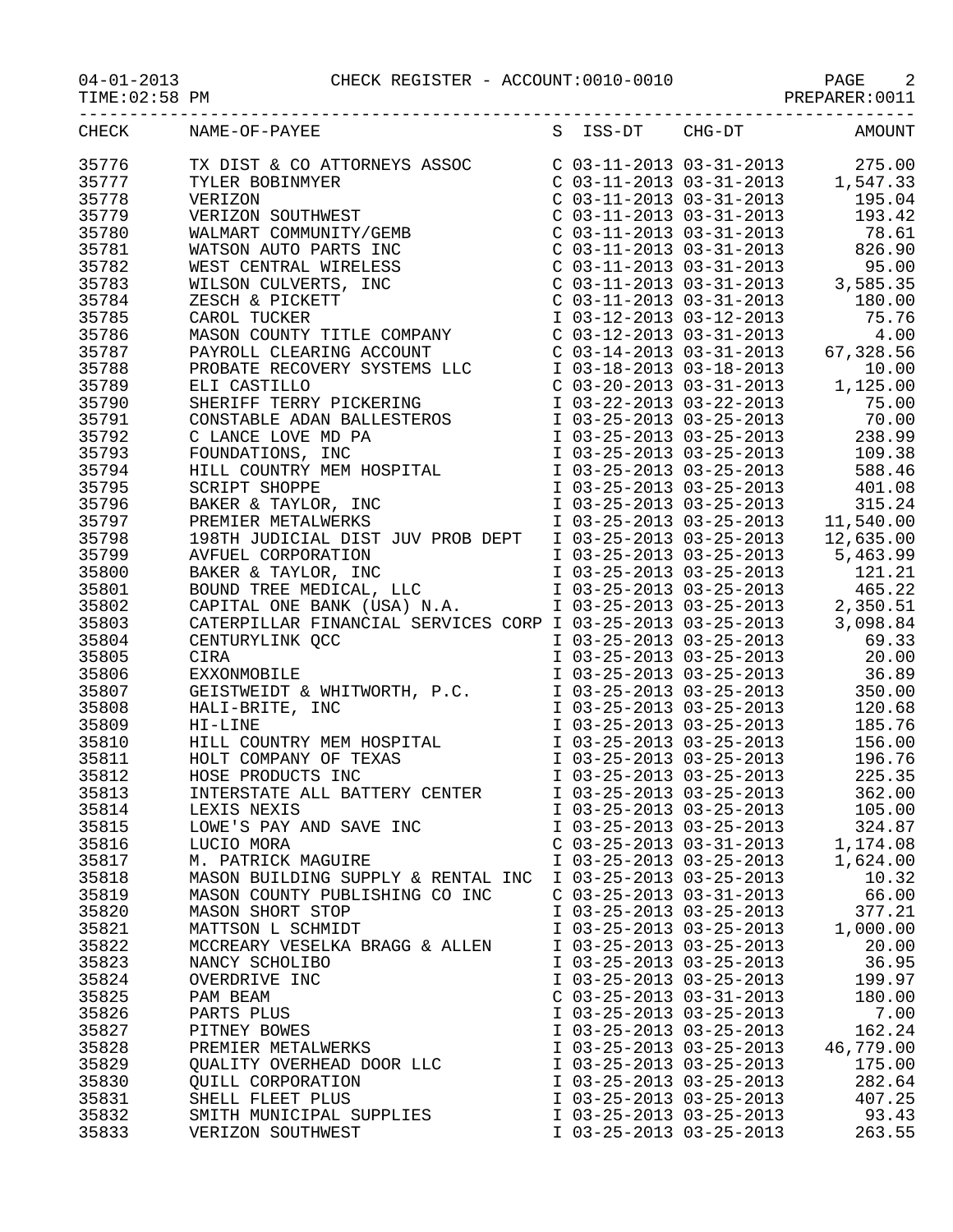CHECK REGISTER - ACCOUNT:0010-0010 PAGE 3

| $04 - 01 - 2013$    |  |
|---------------------|--|
| $m + m + n - n - n$ |  |

| TIME: 02:58 PM | PREPARER: 0011 |
|----------------|----------------|
|----------------|----------------|

| CHECK | NAME-OF-PAYEE                      | S. | ISS-DT                    | CHG-DT | AMOUNT    |
|-------|------------------------------------|----|---------------------------|--------|-----------|
| 35834 | WILSON CULVERTS, INC               |    | I 03-25-2013 03-25-2013   |        | 3,585.35  |
| 35835 | XEROX CORPORATION                  |    | I 03-25-2013 03-25-2013   |        | 276.56    |
| 35836 | SPECTRA ASSOCIATES, INC            |    | $I$ 03-26-2013 03-26-2013 |        | 205.95    |
| 35837 | SOM FRNKA DBA                      |    | $C$ 03-27-2013 03-31-2013 |        | 175.00    |
| 35838 | PAYROLL CLEARING ACCOUNT           |    | $C$ 03-27-2013 03-31-2013 |        | 86,924.61 |
| 35839 | PAYROLL CLEARING ACCOUNT           |    | $C$ 03-28-2013 03-31-2013 |        | 1,766.20  |
| 35840 | TYLER BOBINMYER                    |    | I 03-28-2013 03-28-2013   |        | 1,021.79  |
| 35841 | LINDA WILLIAMS                     |    | I 03-28-2013 03-28-2013   |        | 44.70     |
| 35842 | TX ASSOCIATION OF<br>COUNTIES HEBP |    | I 03-28-2013 03-28-2013   |        | 752.34    |
|       |                                    |    |                           |        |           |